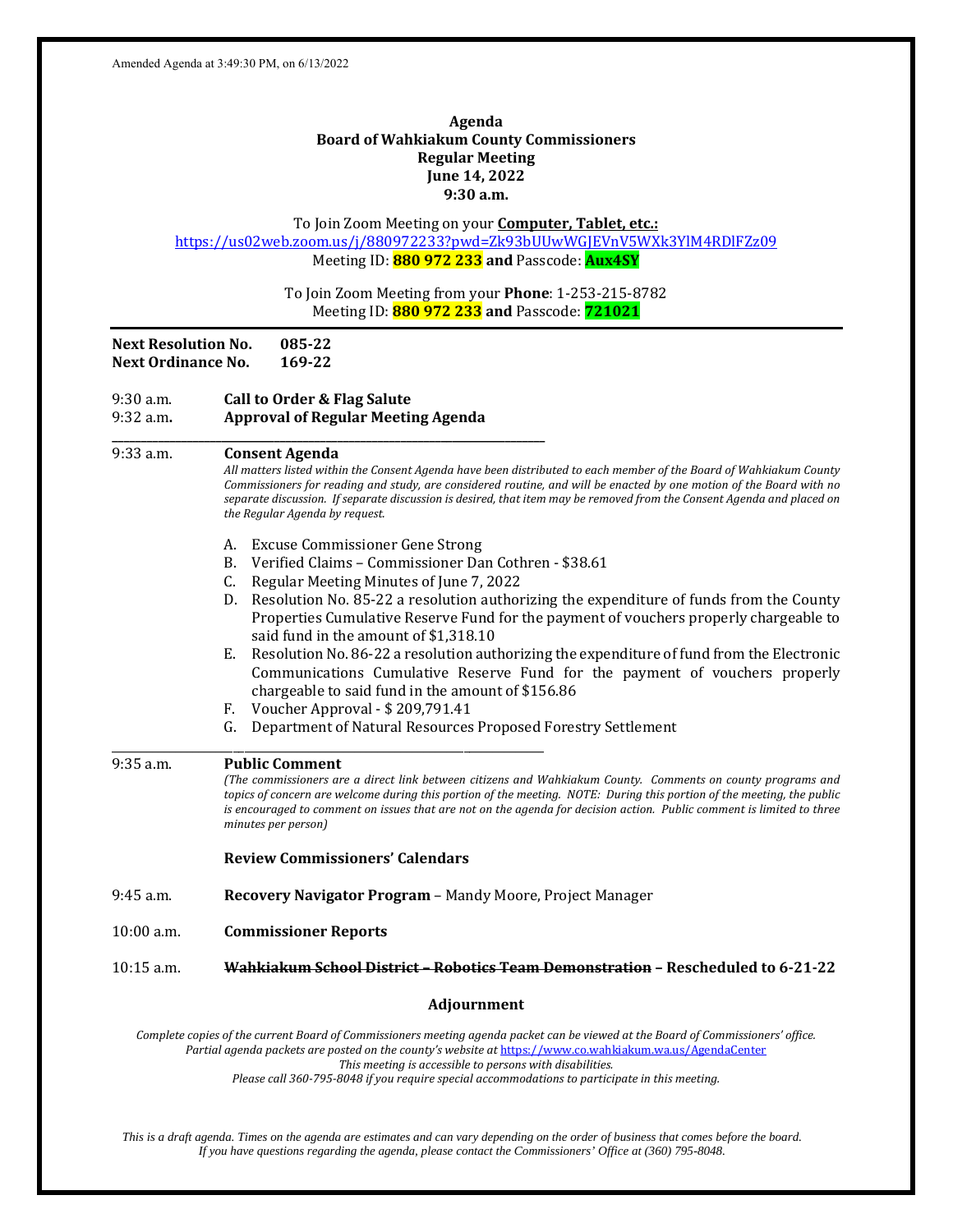

# *Wahkiakum Board of County Commissioners*

*District No. 1 Commissioner: Lee Tischer District No. 2 Commissioner: Daniel L. Cothren District No. 3 Commissioner: Gene Strong, Chair*

## **MINUTES Board of Wahkiakum County Commissioners Regular Meeting June 7, 2022**



Chair Gene Strong called the regular meeting of the Board of Wahkiakum County Commissioners to order on June 7, 2022, at 9:30 a.m. in the third‐floor public meeting room of the Wahkiakum County Courthouse located at 64 Main Street in Cathlamet, Washington.

Present: Chair Gene Strong, Commissioner Dan Cothren, Commissioner Lee Tischer, Clerk of the Board Beth Johnson, Public Works Director Chuck Beyer, DEM Coordinator Beau Renfro, Undersheriff Gary Howell.

## **Flag Salute**

Chair Gene Strong led the flag salute.

## **Regular Meeting Agenda**

It was **M/S/A** by Commissioners Cothren and Tischer approving the regular meeting agenda for June 7, 2022. Vote: Aye – Strong, Tischer and Cothren. Unanimously approved.

#### **Consent Agenda**

It was **M/S/A** by Commissioners Tischer and Cothren approving the consent agenda for April 20, 2021. Vote: Aye – Strong, Tischer and Cothren. Unanimously approved. The consent agenda contained the following items:

- A. Regular Meeting Minutes of May 24, 2022
- B. Verified Claims by Commissioner Lee Tischer ~ \$380.90
- C. Resolution No. 80‐22 a resolution authorizing the expenditure of \$9,625.59 from the Contingent Liabilities Cumulative Reserve Fund for payment of accumulated annual leave to Kim Tracy and for payment of county share of FICA/Medicare
- D. Resolution No. 81-22 a resolution authorizing the expenditure of funds from the Emergency Medical Services Cumulative Reserve Fund for the payment of vouchers properly chargeable to said fund in the amount of \$2,379.01
- E. Resolution No. 82‐22 a resolution authorizing the expenditure of funds from the County Properties Cumulative Reserve Fund for the payment of vouchers properly chargeable to said fund in the amount of \$1,223.65
- F. Resolution No. 83-22 a resolution authorizing the expenditure of \$170.10 from the Contingent Liabilities Cumulative Reserve Fund for the payment of claims related to medical expenses for a LEOFF member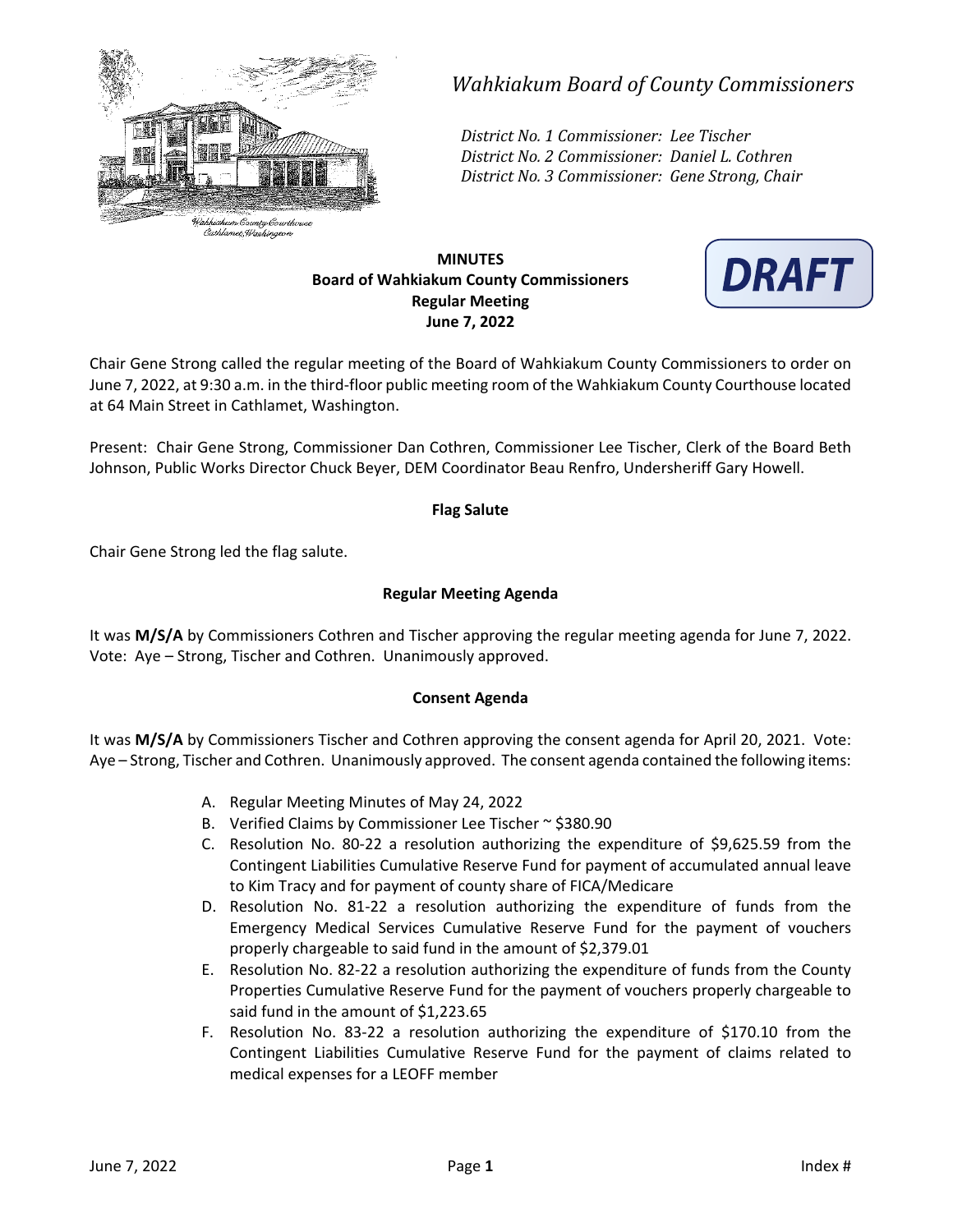- G. Resolution No. 84‐22 a resolution authorizing the expenditure of funds from the Electronic Communications Cumulative Reserve Fund for the payment of vouchers properly chargeable to said fund in the amount of \$75.18
- H. Voucher Approval ‐ \$891,293.51

### **Public Comment**

A Puget Island resident questioned why the bathrooms at County Line Park are still not accessible and commented that the portable bathrooms are not maintained adequately.

A Skamokawa resident also questioned the status of County Line Park.

A property on Beaver Creek inquired about enforcement regarding derelict vehicles and RV septic issues.

#### **New Business**

#### Fairgrounds Replacement Appliances

The Fair obtained three quotes for commercial refrigeration and freezer appliances to replace the flood damaged appliances. The Fair recommended accepting the low bid from Pittman Restaurant Equipment; FEMA will be reimbursing 75% of the cost. The stove and refrigerator will be lighter duty and replaced separately from this purchase; it is expected to be under approximately \$2,500.

It was **M/S/A** by Commissioners Tischer and Cothren to approve of the purchase of the refrigeration appliances from the Pittman Restaurant Equipment in the total of \$26,207.06, (with funding coming from the 106 fund). Vote: Aye – Strong, Tischer and Cothren. Unanimously approved.

Discussion ensued on obtaining a raised Conex box for off‐season storage of appliances. The estimated cost of the box is \$4,800 to \$7,500; additional costs would be the raised pad surface and electrical wiring to the box. The board was in consensus to move forward with the Conex box placement. The Fair will work with the county to select a placement site.

#### **Department of Emergency Management**

#### Annual Homeland Security Grant

It was **M/S/A** by Commissioners Cothren and Tischer to approve of the Chair's signature on Grant Agreement No. E22‐231 with the Washington State Military Department, in the amount of \$14,205. Vote: Aye – Strong, Tischer and Cothren. Unanimously approved.

#### **Public Works**

#### Amendment – Ferry Operating Agreement

This amendment reflects the additional \$280,000 that was appropriated to assist in operation of the ferry. It was M/S/A by Commissioners Tischer and Cothren to approve of the Chair's signature on an Interlocal Agreement with the Washington State Department of Transportation, No. GCB 3497. Vote: Aye – Strong, Tischer and Cothren. Unanimously approved.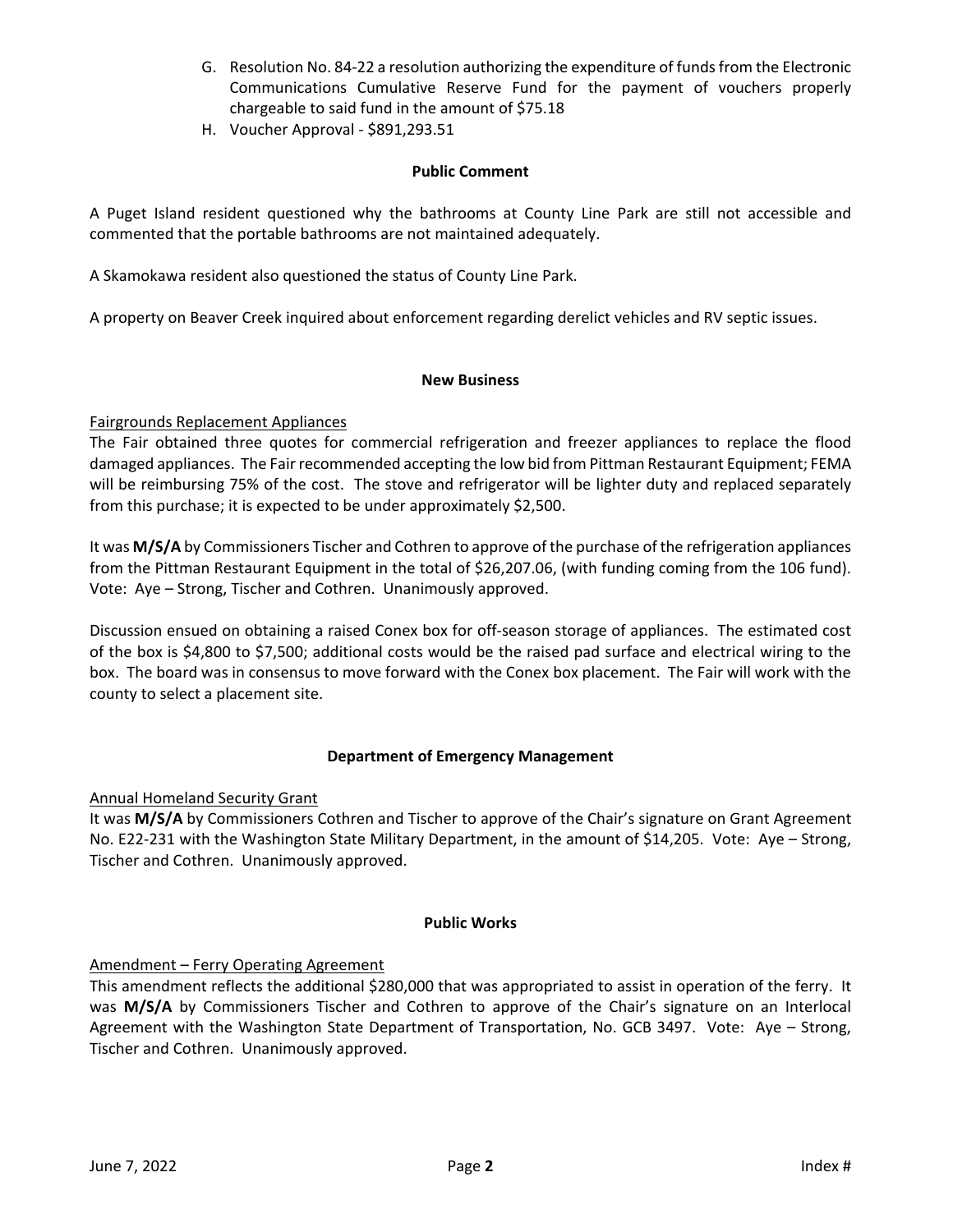#### Work Order for Comprehensive Solid and Moderate Hazard Waste Plan

This was the only responsive consulting firm. It was **M/S/A** by Commissioners Cothren and Tischer to approve of the Work Order between Wahkiakum County and Maul Foster Alongi for the update of the Comprehensive Solid and Moderate Hazard Waste Plan. Vote: Aye – Strong, Tischer and Cothren. Unanimously approved.

## **Public Hearing**  *Open Space Applications*

Present: Chair Gene Strong, Commissioner Lee Tischer, Commissioner Dan Cothren, Clerk of the Board Beth Johnson.

Chair Gene Strong recessed the regular meeting at 10:14 a.m. to proceed into a public hearing.

Commissioner Strong called for public comment.

Kay Walters, Skamokawa, questioned the address or location of the parcels and spoke in support of open space versus housing development.

#### **Commissioners**

Open Space Applications

The Board reviewed three Open Space applications: PID 6913, 28.86 acres, Lisa Cothren & Edward Johnson; PID 4701, 62.38 acres, Jonathan Thompson & Jo Schnotala; PIDs 5686 and 5693, total of 50.06 acres, Jeffrey & Mary Baldwin.

It was **M/S/A** by Commissioners Cothren and Tischer to approve of each of the applications to classification "Farm and Ag Conservation Land" for the parcels PID: 6913, 4701, 5686 and 5693 with the condition that a short plat or subdivision may cause the parcel to be removed. Vote:  $Aye - Strong$ , Tischer and Cothren. Unanimously approved.

#### **Commissioner Reports**

The Board each provided a brief report.

#### **Adjournment**

With no further business to come before the board, the meeting was adjourned at 10:25 a.m.

 Elizabeth Johnson Gene Strong Clerk of the Board Chair of the Board

Attest: \_\_\_\_\_\_\_\_\_\_\_\_\_\_\_\_\_\_\_\_\_\_\_\_\_\_\_\_\_\_\_ Approved: \_\_\_\_\_\_\_\_\_\_\_\_\_\_\_\_\_\_\_\_\_\_\_\_\_\_\_\_\_\_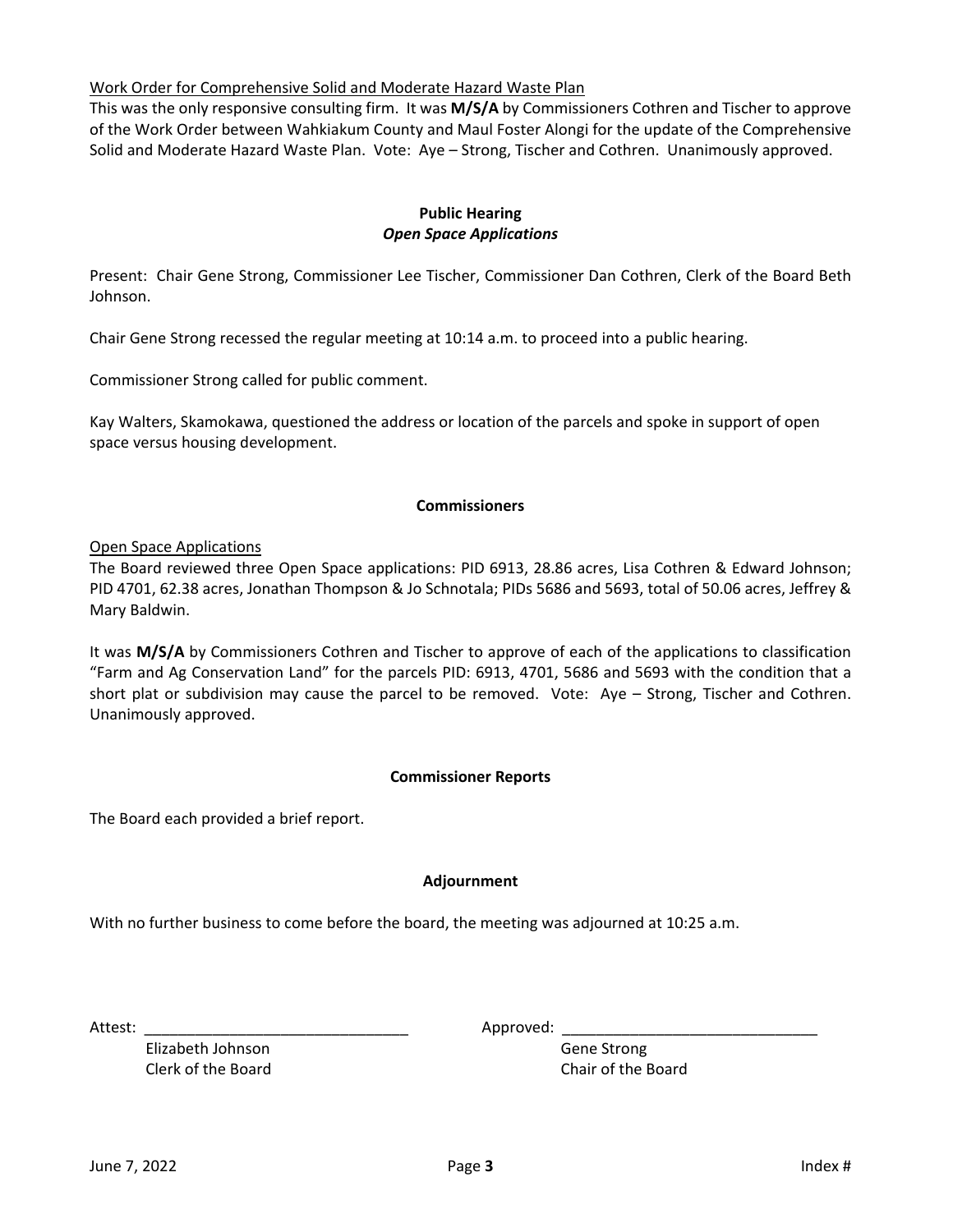## NOTICE OF APPROVAL OF VERIFIED CLAIMS AND REQUEST FOR COURT APPROVAL AND CERTIFICATION

This matter having come on before the Board of County Commissioners for review; and having met this date, the Board hereby approves the attached, verified claims for compensation by individual Commissioners for services, expenses and per diem. Following approval by the Board, the claims will be submitted to the Superior Court for approval.

**CHAIRMAN** 

DAM L Cothra **MEMBER** 

 $5 - 27$ 

**MEMBER** 

**CLAIMS APPROVED BY:** 

PRESIDING SUPERIOR COURT JUDGE

This  $\_\_\_\_\_\_\$  day of  $\_\_\_\_\_\_\_\_\_\$ 

**CERTIFIED BY:** 

WAHKIAKUM COUNTY CLERK

This  $\_\_\_\_\_\_\$  day of  $\_\_\_\_\_\_\_\_\_\_\_\.\$ -----SEAL-----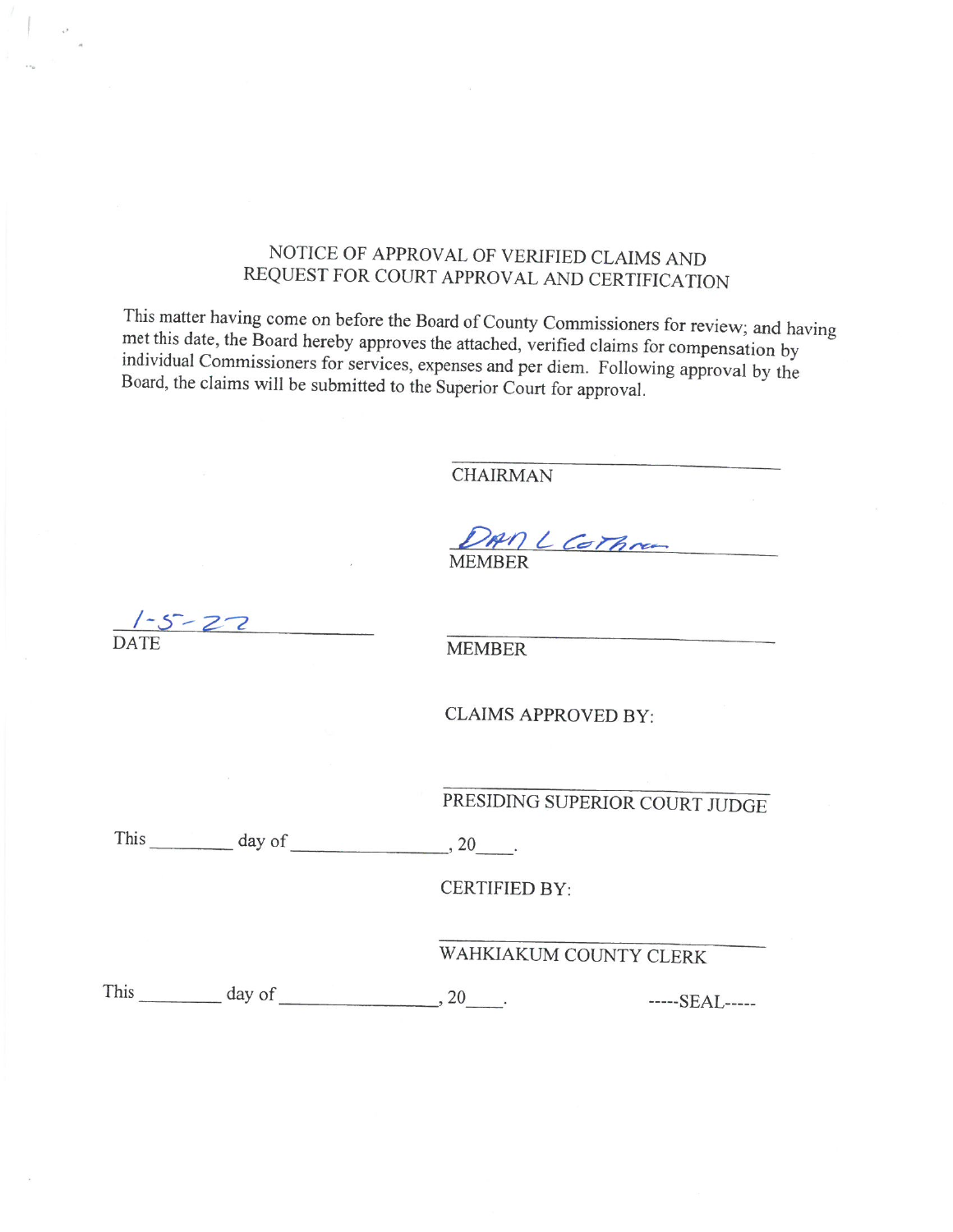# PERSONAL REIMBURSEMENT CLAIM **WAHKIAKUM COUNTY**

State of Washington

DAN LCothra<br>110 CRown Camp Rd<br>Cathlamet WB 98612

|                             | (Don't break out meals, lodging or mileage)<br>(Use second page for details.) |              |  |  |  |
|-----------------------------|-------------------------------------------------------------------------------|--------------|--|--|--|
| BARS#                       | <b>DESCRIPTION:</b>                                                           | <b>TOTAL</b> |  |  |  |
|                             |                                                                               |              |  |  |  |
| 001.110.000.511.60.43.0000  | Meals                                                                         |              |  |  |  |
| <b>Commissioners Office</b> | miles $@.585$<br>Mileage (do                                                  | 838.61       |  |  |  |
|                             | Lodging                                                                       |              |  |  |  |
|                             |                                                                               |              |  |  |  |
|                             |                                                                               |              |  |  |  |
|                             |                                                                               |              |  |  |  |
|                             |                                                                               |              |  |  |  |
|                             |                                                                               |              |  |  |  |
|                             |                                                                               |              |  |  |  |
|                             |                                                                               |              |  |  |  |
|                             |                                                                               |              |  |  |  |
|                             |                                                                               |              |  |  |  |
|                             |                                                                               |              |  |  |  |
|                             |                                                                               | 8386000      |  |  |  |

I, the undersigned do hereby certify under penalty of perjury that the materials have been furnished, the services rendered or the labor performed as described herein, that any advance payment is due and payable pursuant to a contract or is available as an option for full or partial fulfillment of a contractual obligation, and that the claim is a just, due and unpaid obligation against Wahkiakum County, and that I am authorized to authenticate and certify to said claim.

╱

CLAIMANT SIGNATURE (Mandatory)

| <b>BATCH CODE:</b> |                 |
|--------------------|-----------------|
|                    |                 |
|                    |                 |
| DATE:              |                 |
|                    |                 |
|                    | <b>WARRANT:</b> |